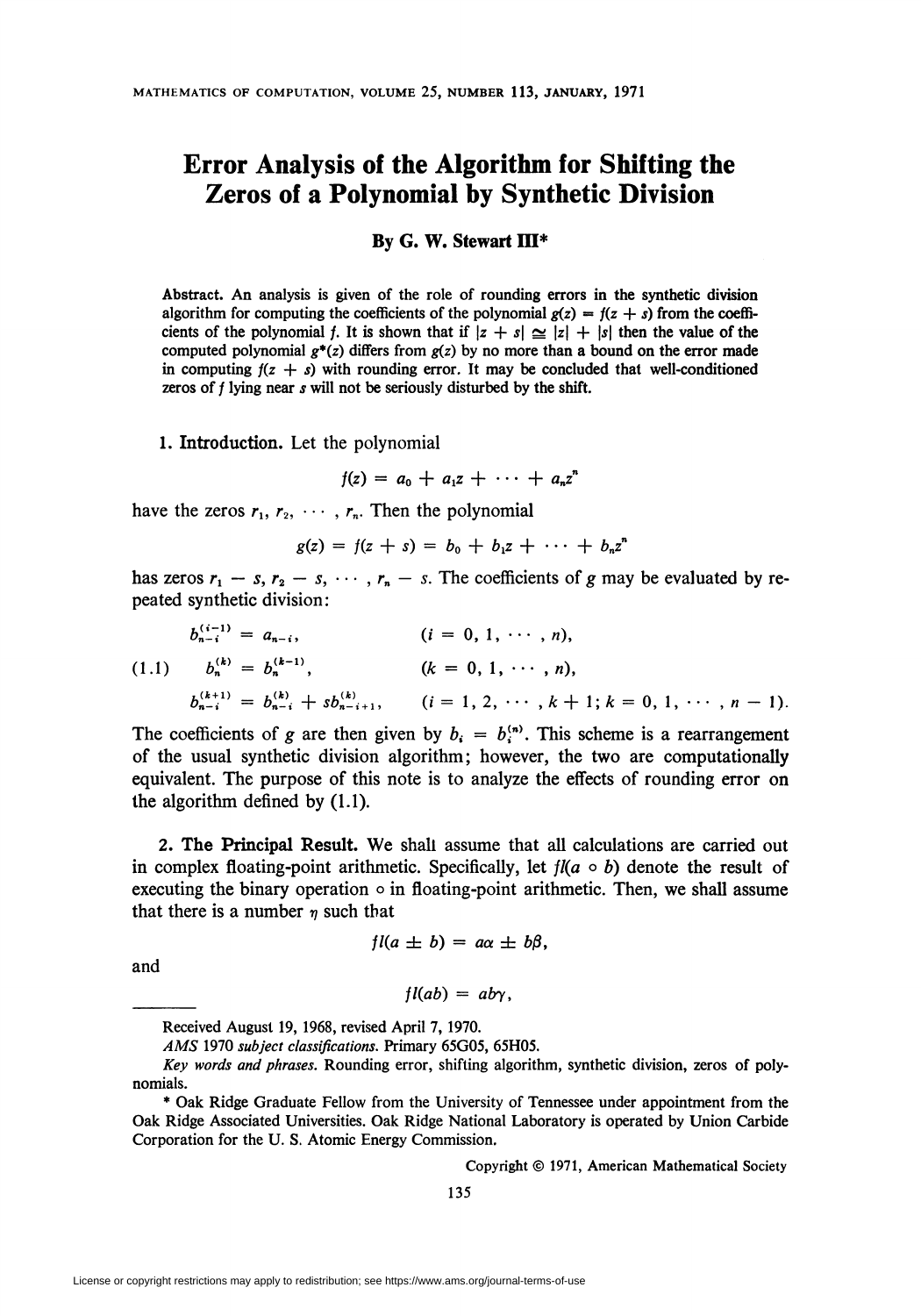where

(2.1) 
$$
|\alpha - 1|, \quad |\beta - 1|, \quad |\gamma - 1| \leq \eta - 1.
$$

For brevity, the following notational convention will be observed. A lower case Greek letter, say  $\eta$ , will denote a number presumed to be near unity, and

 $\hat{n} = n - 1$ .

In this notation, the bounds (2.1) become

 $|\hat{\alpha}|, \quad |\hat{\beta}|, \quad |\hat{\gamma}| \leq \hat{\eta},$ 

The results of this note are closely connected with the problem of evaluating the polynomial  $f$  in the presence of rounding error. This is usually done by synthetic division, and the value of  $f(s)$  is given by  $b_0^{(n)}$  in (1.1). The following theorem is well known [1, p. 50].

**THEOREM 2.1. Let fl(f(s)) denote the computed value of**  $b_0^{(n)}$ **. Then** 

$$
fl(f(s)) = a_0\alpha_0 + a_1\alpha_1s + \cdots + a_n\alpha_ns^n,
$$

where

 $|\hat{\alpha}_n| \leq \eta^{2n} - 1$ 

and

$$
|\hat{\alpha}_i| \leq \eta^{2i+1} - 1, \qquad (i = 0, 1, \cdots, n-1).
$$

Thus, the computed value of  $f(s)$  is the exact value of a polynomial whose coefficients differ from those of  $f$  by small relative amounts.

Corollary 2.2. Let

$$
f_a(z) = |a_0| + |a_1|x + \cdots + |a_n|z^n.
$$

Then

$$
|fI(f(s)) - f(s)| \leq (\eta^{2n} - 1)f_a(|z|).
$$

For the shifting algorithm, a nice result would be an analogue of Theorem 2.1 stating that the polynomial g computed with rounding error from  $(1.1)$  is the polynomial that would be obtained by applying (1.1) without rounding error to a polynomial slightly perturbed from  $f$ . This is not true in general. For example, if the algorithm is applied in four-digit decimal arithmetic to the polynomial

$$
f(z) = z^2 - 427.8z - 1.610,
$$

with shift  $s = 416.9$ , the result is the polynomial

$$
g(z) = z^2 + 406.0z - 4546.
$$

In fact, g is the polynomial obtained by applying (1.1) with  $s = 416.9$  exactly to the polynomial

$$
h(z) = z^2 - 427.8z - 2.210,
$$

whose low order coefficient differs considerably from that of f.

However, the following analogue of Corollary 2.2 holds.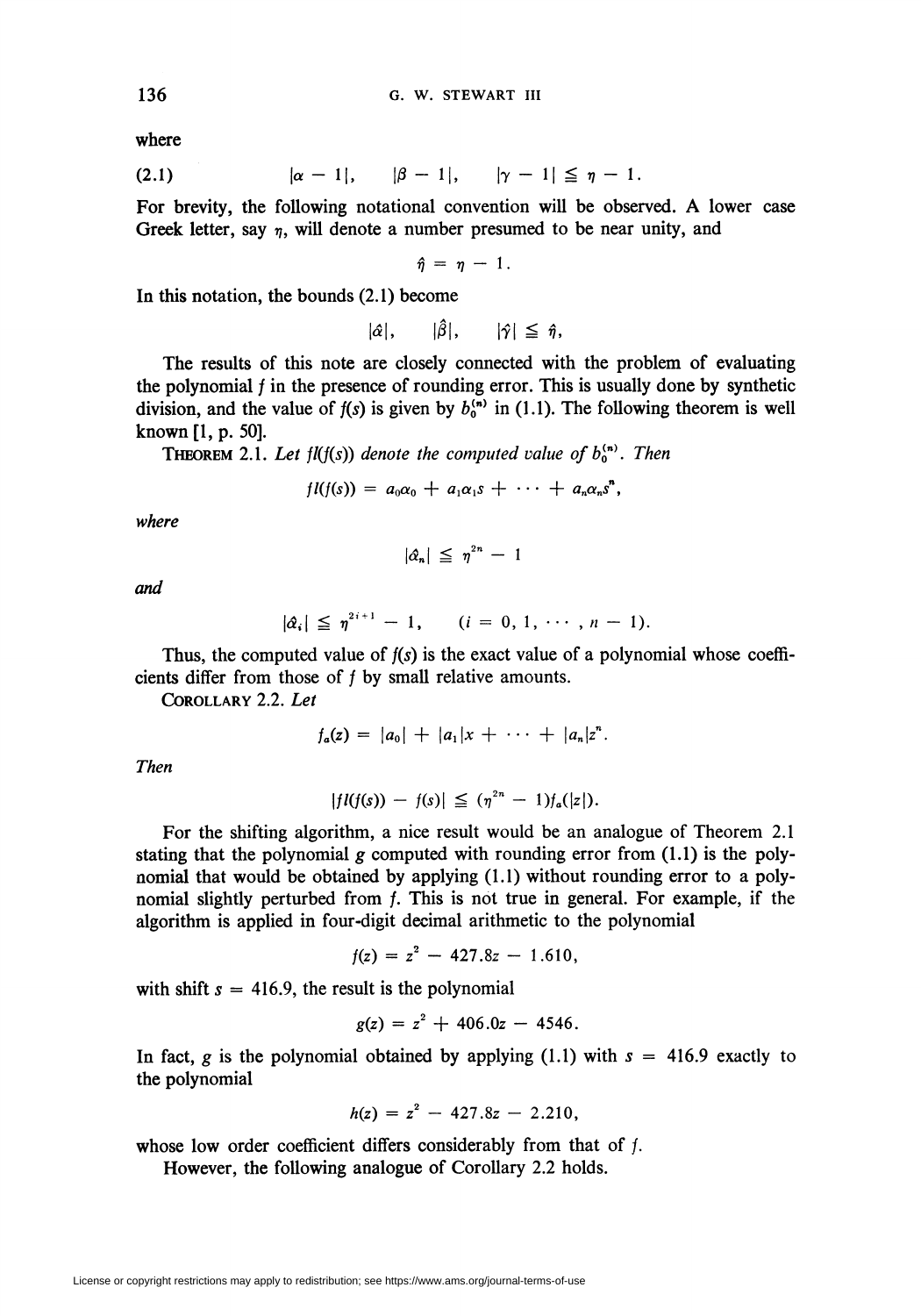COROLLARY 3.2. Let  $g$  denote the polynomial obtained when the algorithm  $(1.1)$ is carried out with rounding error. Then

$$
|g(z) - f(z + s)| \leq (\eta^{2n} - 1)f_a(|z| + |s|).
$$

Thus when

$$
|z|+|s|\cong |z+s|,
$$

that is, when z lies in the direction of the shift or when z is small, the error in  $g(z)$ has the same bound as the error made in evaluating  $f(z + s)$  with rounding error. This is true of the example given above. On the other hand,  $g(-416.9) = -2.210$ , which differs considerably from  $f(0)$ . This is to be expected, since  $z = -416.9$  does not satisfy (2.2).

In conjunction with Rouché's theorem, Corollary 3.2 suggests that the shifting algorithm will not perturb zeros near the shift by much more than they would be perturbed by the act of rounding the coefficients of  $f$ .

3. The Principal Theorem. From the Eqs. (1.1) which define the shifting algorithm it follows that the  $b_i^{(k)}$  satisfy the matrix equation

$$
(3.1)
$$
\n
$$
\begin{bmatrix} b_n^{(k+1)} \\ b_{n-1}^{(k+1)} \\ \vdots \\ b_{n-k}^{(k+1)} \\ b_{n-k}^{(k+1)} \end{bmatrix} = \begin{bmatrix} 1 \\ s & 1 \\ & & & \\ & & & \\ & & & \\ & & & & \\ & & & & \\ & & & & \\ & & & & 1 \\ & & & & s & 1 \\ & & & & & s \end{bmatrix} \begin{bmatrix} b_n^{(k)} \\ b_{n-1}^{(k)} \\ \vdots \\ b_{n-1}^{(k)} \\ \vdots \\ b_{n-k}^{(k)} \end{bmatrix}
$$

 $\sim$   $\sim$ 

From this, it is seen that the vector  $b^{(k)} = (b_n^{(k)}, b_{n-1}^{(k)}, \cdots, b_{n-k}^{(k)})^T$  may be obtained by premultiplying the vector  $a^{(k)} = (a_n, a_{n-1}, \cdots, a_{n-k})'$  by a unit lower triangular matrix  $L_k$  of order  $k + 1$ . The idea of the following error analysis is to show that the vector  $b^{(k)}$ , calculated with rounding error, may be obtained by multiplying  $a^{(k)}$  by a perturbed matrix  $L_k + G_k$ , where the elements of  $G_k$  are small.

Let the  $(i, j)$ -element of  $L_k$  be  $l_{ij}^{(k)}$ ,  $(i, j = 1, 2, \cdots, k + 1)$ . Let  $l_{k+2, k+2}^{(k)} = 1$ , and for all other  $(i, j) \notin \{1, 2, \cdots, k + 1\} \times \{1, 2, \cdots, k + 1\}$ , let  $l^{(k)}_{ij} = 0$ (n.b., these last defined  $l_{ij}^{(k)}$  are not elements of  $L_k$ ). Then, from (3.1), it follows that

$$
l_{ij}^{(k+1)} = l_{ij}^{(k)} + s l_{i-1,j}^{(k)}, \qquad (i, j = 1, 2, \cdots, k+2).
$$

Since

$$
L_1=\begin{bmatrix}1&0\\s&1\end{bmatrix},\quad
$$

it follows by an easy induction that

$$
l_{ij}^{(k)} = s^{i-j}C(k-j+1, i-j), \qquad (i, j = 1, 2, \cdots, k+1).
$$

Here  $C(m, n)$  denotes the binomial coefficient  $m!/[n!(m - n)!]$  and is assumed to be zero for  $n > m$ .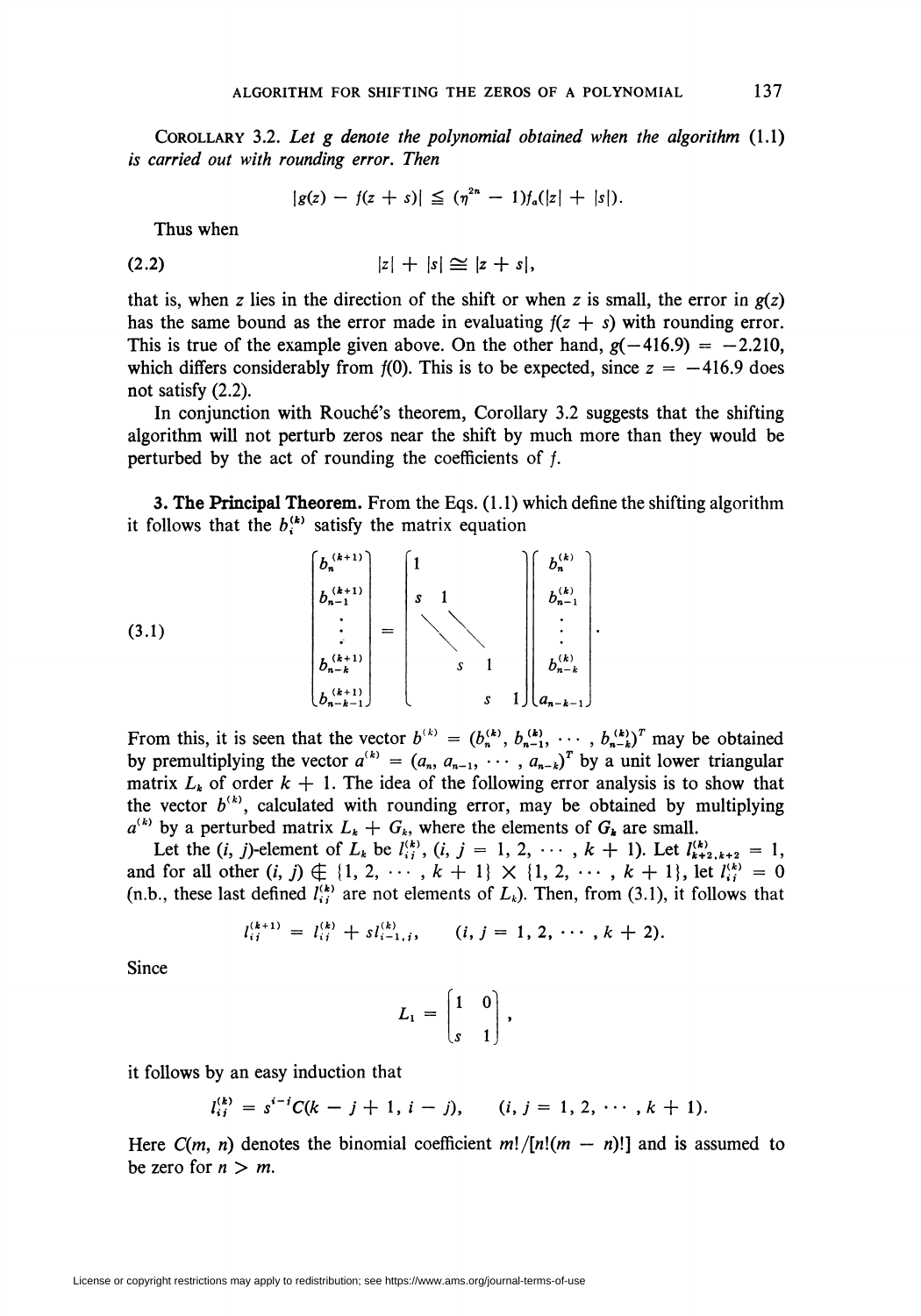Suppose now that the  $b_i^{(k)}$  represent computed values. Then

(3.2) 
$$
b_{n-i}^{(k+1)} = b_{n-i}^{(k)} \epsilon_i^{(k)} + s b_{n-i+1}^{(k)} \delta_i^{(k)},
$$

$$
(i = 1, 2, \cdots, k+1; k = 0, 1, \cdots, n-1),
$$

where

 $|\hat{\epsilon}_{i}^{(k)}| \leq \hat{\eta}, \quad |\hat{\delta}_{i}^{(k)}| \leq \eta^2 - 1.$ 

Let  $\epsilon_i^{(k)}$ ,  $\delta_i^{(k)} = 1$  when *i* and *k* fall outside the bounds in (3.2).<br>THEOREM 3.1. Let  $b^{(k)}$  denote the computed vector. Then

$$
b^{(k)} = (L_k + G_k)a^{(k)},
$$

where the (i, j)-element of  $G_k$  is  $l_{ij}^{(k)}\hat{\gamma}_{ij}^{(k)}$  and

$$
\begin{aligned}\n\hat{\gamma}_{11}^{(k)} &= 0, \\
(3.3) \quad |\hat{\gamma}_{i1}^{(k)}| &\leq \eta^{k+i-1} - 1, \\
|\hat{\gamma}_{i}^{(k)}| &\leq \eta^{k+i-2i+2} - 1, \\
&\quad (i = 2, 3, \cdots, k+1), \\
|\hat{\gamma}_{i}^{(k)}| &\leq \eta^{k+i-2i+2} - 1, \\
&\quad (j = 2, 3, \cdots, k+1; i = j, j+1, \cdots, k+1).\n\end{aligned}
$$

*Proof.* The proof is by induction. Throughout the proof, the symbols  $\epsilon$  and  $\delta$ will be used generically for the  $\epsilon_i^{(k)}$  and  $\delta_i^{(k)}$ .

For  $k = 1$ , define  $G_1$  by

$$
L_1 + G_1 = \begin{bmatrix} 1 & 0 \\ s\delta & \epsilon \end{bmatrix},
$$

so that

$$
\begin{pmatrix} b_n^{(1)} \\ b_{n-1}^{(1)} \end{pmatrix} = (L_1 + G_1) \begin{pmatrix} a_n \\ a_{n-1} \end{pmatrix}.
$$

Moreover

$$
G_1 = \begin{bmatrix} 0 & 0 \\ s\hat{\delta} & \hat{\epsilon} \end{bmatrix}.
$$

Hence, the  $\gamma_{ii}^{(1)}$  satisfy (3.3).

Assume that  $G_k$  is given and the  $\gamma_{ij}^{(k)}$  satisfy (3.3). Consider the quantity

$$
g_{ij}^{(k+1)} = l_{ij}^{(k)} \gamma_{ij}^{(k)} \epsilon_{i-1}^{(k)} + s l_{i-1,j}^{(k)} \gamma_{i-1,j}^{(k)} \delta_{i-1}^{(k)}, \qquad (i, j = 1, 2, \cdots, k+2).
$$

Then, it is easily verified that the matrix  $L_{k+1} + G_{k+1}$ , whose  $(i, j)$ -element is  $g_{ij}^{(k+1)}$ , produces the vector  $b^{(k+1)}$  when it premultiplies the vector  $a^{(k+1)}$ . Moreover, since

$$
\arg(l_{i}^{(k)}) = \arg(s^{i-j}) = \arg(sl_{i-1,j}^{(k)}),
$$
  
\n
$$
g_{i,j}^{(k+1)} = (l_{i,j}^{(k)} + s l_{i-1,j}^{(k)}) \gamma_{i,j}^{(k+1)} = l_{i,j}^{(k+1)} \gamma_{i,j}^{(k+1)},
$$

where

$$
|\hat{\gamma}_{ij}^{(k+1)}| \leq \max \left\{ |\gamma_{ij}^{(k)} \epsilon - 1|, |\gamma_{i-1,j}^{(k)} \delta - 1| \right\}.
$$

But, for  $j = 1$ ,

$$
|\gamma_{i1}^{(k)}\epsilon - 1| \leq \eta^{k+i-1}\eta - 1 = \eta^{k+i} - 1,
$$